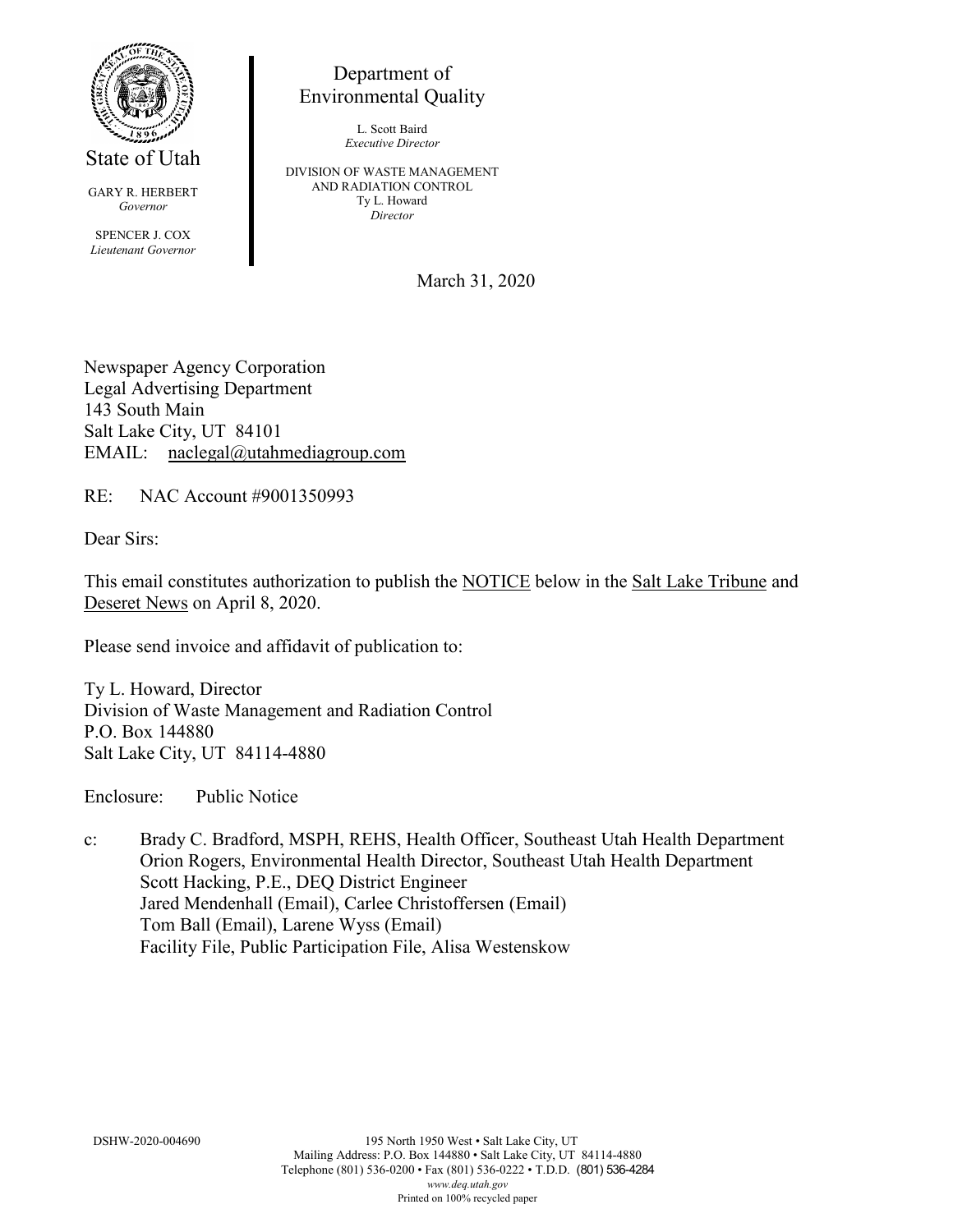

## State of Utah

GARY R. HERBERT *Governor*

SPENCER J. COX *Lieutenant Governor*

## Department of Environmental Quality

L. Scott Baird *Executive Director*

DIVISION OF WASTE MANAGEMENT AND RADIATION CONTROL Ty L. Howard *Director*

March 31, 2020

ETV News Legal Advertising Department 625 E. 100 N. Price, UT 84501 EMAIL: [sdraper@emerytelcom.com](mailto:sdraper@emerytelcom.com)

Dear Sirs:

This email constitutes authorization to publish the NOTICE below in the ETV News on April 8, 2020.

Please send invoice and affidavit of publication to:

Ty L. Howard, Director Division of Waste Management and Radiation Control P.O. Box 144880 Salt Lake City, UT 84114-4880

Enclosure: Public Notice

c: Brady C. Bradford, MSPH, REHS, Health Officer, Southeast Utah Health Department Orion Rogers, Environmental Health Director, Southeast Utah Health Department Scott Hacking, P.E., DEQ District Engineer Jared Mendenhall (Email), Carlee Christoffersen (Email) Tom Ball (Email), Larene Wyss (Email) Facility File, Public Participation File, Alisa Westenskow

DSHW-2020-004690 195 North 1950 West • Salt Lake City, UT Mailing Address: P.O. Box 144880 • Salt Lake City, UT 84114-4880 Telephone (801) 536-0200 • Fax (801) 536-0222 • T.D.D. (801) 536-4284 *www.deq.utah.gov* Printed on 100% recycled paper